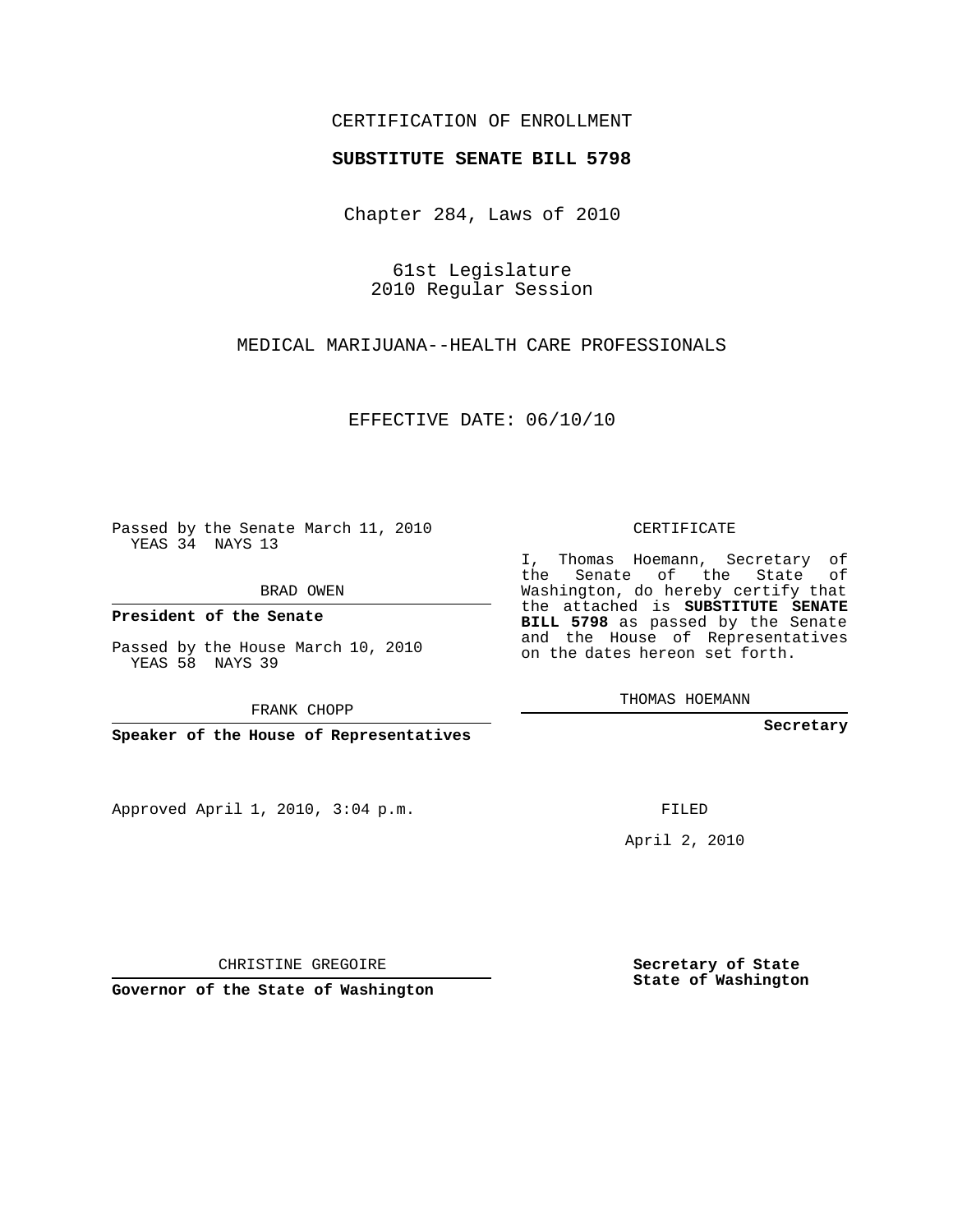## **SUBSTITUTE SENATE BILL 5798** \_\_\_\_\_\_\_\_\_\_\_\_\_\_\_\_\_\_\_\_\_\_\_\_\_\_\_\_\_\_\_\_\_\_\_\_\_\_\_\_\_\_\_\_\_

\_\_\_\_\_\_\_\_\_\_\_\_\_\_\_\_\_\_\_\_\_\_\_\_\_\_\_\_\_\_\_\_\_\_\_\_\_\_\_\_\_\_\_\_\_

AS AMENDED BY THE HOUSE

Passed Legislature - 2010 Regular Session

**State of Washington 61st Legislature 2010 Regular Session**

**By** Senate Health & Long-Term Care (originally sponsored by Senators Kohl-Welles, McCaslin, Keiser, Pflug, and Kline)

READ FIRST TIME 02/25/09.

 1 AN ACT Relating to medical marijuana; amending RCW 69.51A.005, 2 69.51A.010, 69.51A.030, and 69.51A.060; and creating a new section.

3 BE IT ENACTED BY THE LEGISLATURE OF THE STATE OF WASHINGTON:

 4 **Sec. 1.** RCW 69.51A.005 and 2007 c 371 s 2 are each amended to read 5 as follows:

 The people of Washington state find that some patients with 7 terminal or debilitating illnesses, under their ((physician's)) health 8 care professional's care, may benefit from the medical use of marijuana. Some of the illnesses for which marijuana appears to be beneficial include chemotherapy-related nausea and vomiting in cancer patients; AIDS wasting syndrome; severe muscle spasms associated with multiple sclerosis and other spasticity disorders; epilepsy; acute or chronic glaucoma; and some forms of intractable pain.

 The people find that humanitarian compassion necessitates that the decision to authorize the medical use of marijuana by patients with terminal or debilitating illnesses is a personal, individual decision, 17 based upon their ((physician's)) health care professional's professional medical judgment and discretion.

19 Therefore, the people of the state of Washington intend that: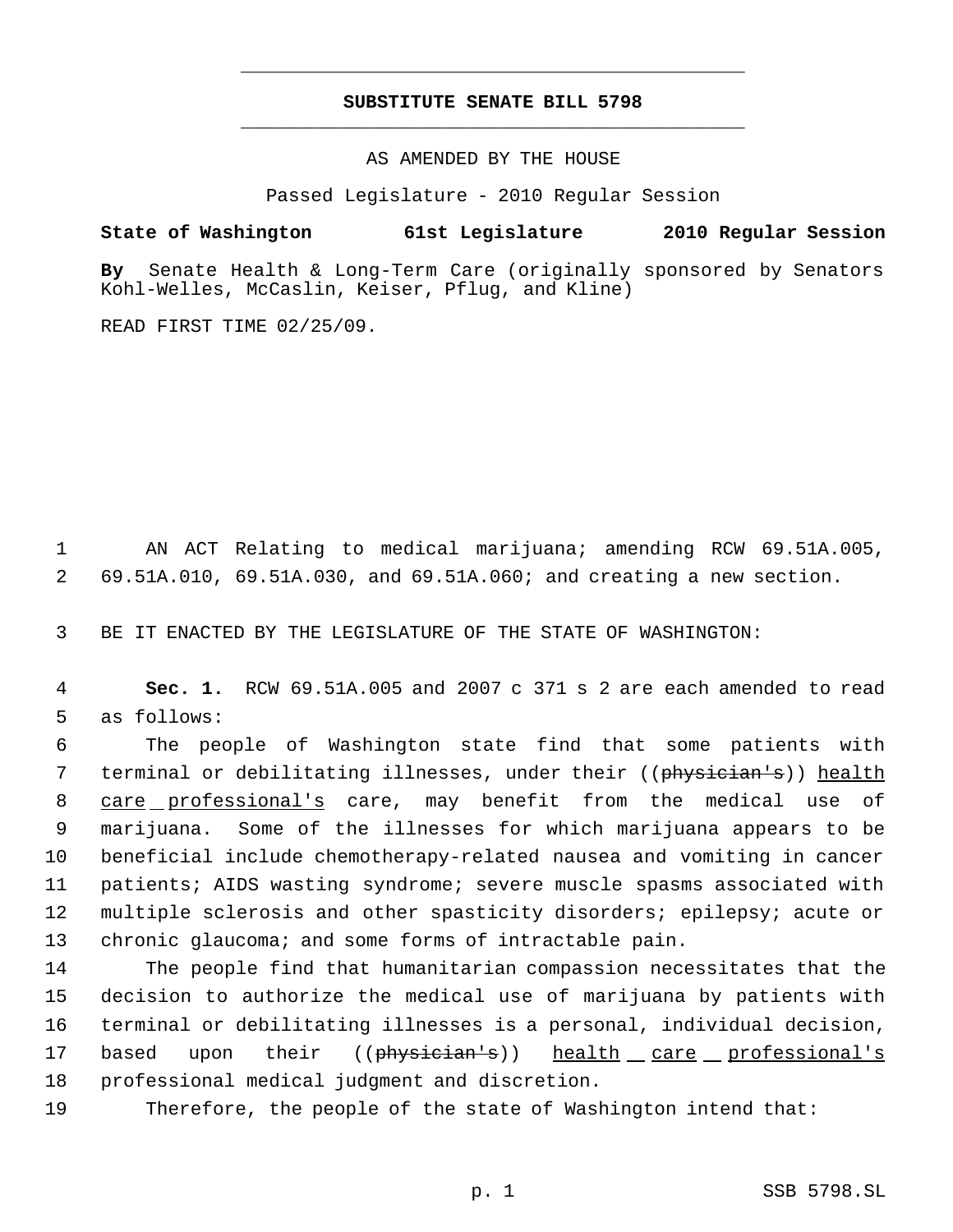Qualifying patients with terminal or debilitating illnesses who, in 2 the judgment of their ((physicians)) health care professionals, may benefit from the medical use of marijuana, shall not be found guilty of a crime under state law for their possession and limited use of marijuana;

 Persons who act as designated providers to such patients shall also not be found guilty of a crime under state law for assisting with the 8 medical use of marijuana; and

9 ((Physicians)) Health care professionals also be excepted from liability and prosecution for the authorization of marijuana use to 11 qualifying patients for whom, in the ((physician's)) health care professional's professional judgment, medical marijuana may prove beneficial.

 **Sec. 2.** RCW 69.51A.010 and 2007 c 371 s 3 are each amended to read as follows:

 The definitions in this section apply throughout this chapter unless the context clearly requires otherwise.

(1) "Designated provider" means a person who:

(a) Is eighteen years of age or older;

 (b) Has been designated in writing by a patient to serve as a designated provider under this chapter;

 (c) Is prohibited from consuming marijuana obtained for the personal, medical use of the patient for whom the individual is acting as designated provider; and

(d) Is the designated provider to only one patient at any one time.

 (2) "Health care professional," for purposes of this chapter only, 27 means a physician licensed under chapter 18.71 RCW, a physician assistant licensed under chapter 18.71A RCW, an osteopathic physician licensed under chapter 18.57 RCW, an osteopathic physicians' assistant licensed under chapter 18.57A RCW, a naturopath licensed under chapter 18.36A RCW, or an advanced registered nurse practitioner licensed under chapter 18.79 RCW.

 (3) "Medical use of marijuana" means the production, possession, or administration of marijuana, as defined in RCW 69.50.101(q), for the exclusive benefit of a qualifying patient in the treatment of his or her terminal or debilitating illness.

37 ( $(\langle 3 \rangle)$ )  $(4)$  "Qualifying patient" means a person who: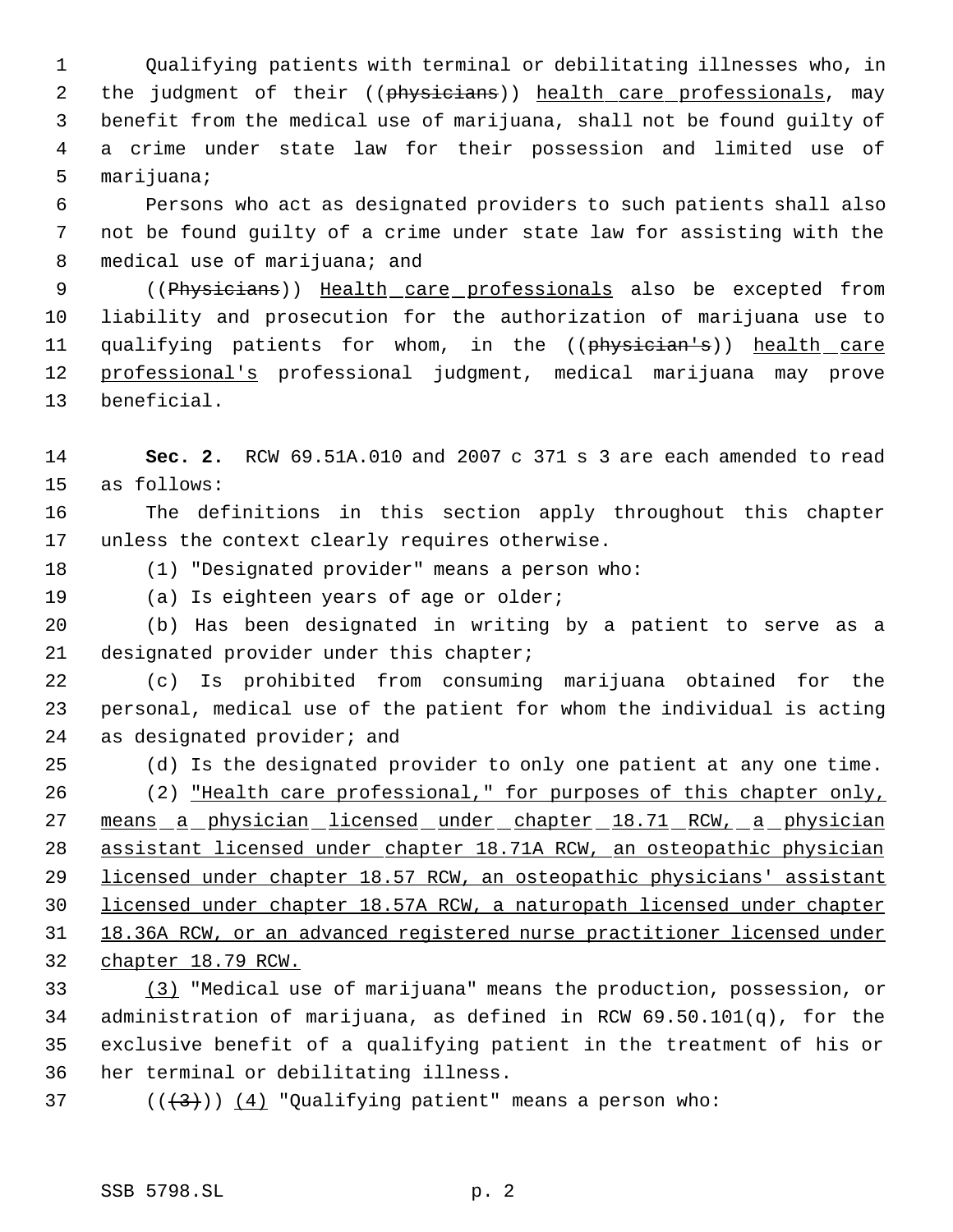(a) Is a patient of a ((physician licensed under chapter 18.71 or 2 18.57 RCW)) health care professional;

 (b) Has been diagnosed by that ((physician)) health care professional as having a terminal or debilitating medical condition;

 (c) Is a resident of the state of Washington at the time of such diagnosis;

7 (d) Has been advised by that ((physician)) health care professional 8 about the risks and benefits of the medical use of marijuana; and

 (e) Has been advised by that ((physician)) health care professional that they may benefit from the medical use of marijuana.

11  $((4+))$  (5) "Tamper-resistant paper" means paper that meets one or more of the following industry-recognized features:

13 (a) One or more features designed to prevent copying of the paper;

14 (b) One or more features designed to prevent the erasure or 15 modification of information on the paper; or

16 (c) One or more features designed to prevent the use of counterfeit 17 valid documentation.

(6) "Terminal or debilitating medical condition" means:

 (a) Cancer, human immunodeficiency virus (HIV), multiple sclerosis, epilepsy or other seizure disorder, or spasticity disorders; or

 (b) Intractable pain, limited for the purpose of this chapter to mean pain unrelieved by standard medical treatments and medications; or

 (c) Glaucoma, either acute or chronic, limited for the purpose of this chapter to mean increased intraocular pressure unrelieved by standard treatments and medications; or

 (d) Crohn's disease with debilitating symptoms unrelieved by standard treatments or medications; or

 (e) Hepatitis C with debilitating nausea or intractable pain unrelieved by standard treatments or medications; or

 (f) Diseases, including anorexia, which result in nausea, vomiting, wasting, appetite loss, cramping, seizures, muscle spasms, or spasticity, when these symptoms are unrelieved by standard treatments or medications; or

 (g) Any other medical condition duly approved by the Washington state medical quality assurance commission in consultation with the board of osteopathic medicine and surgery as directed in this chapter.

37  $((+5))$   $(7)$  "Valid documentation" means: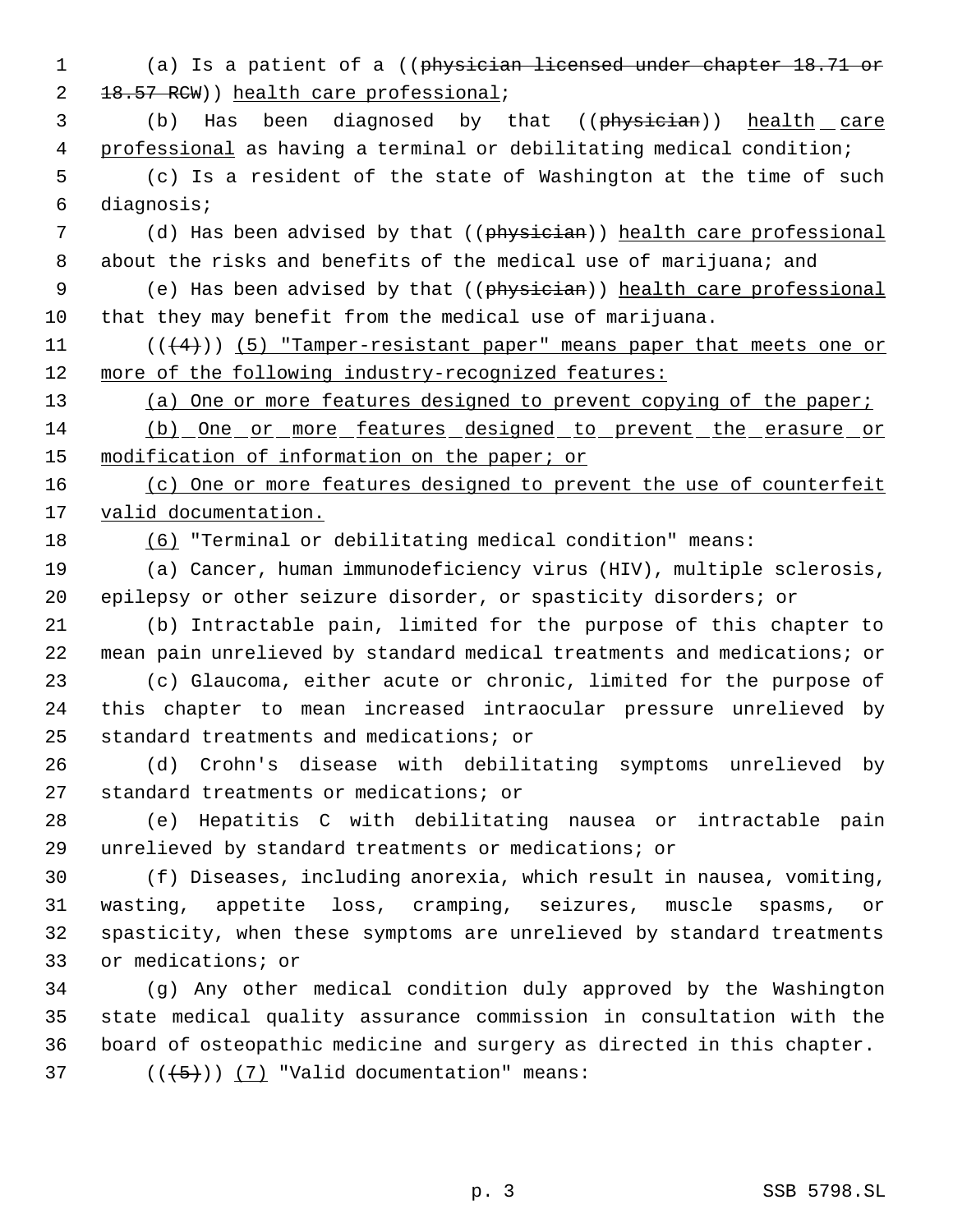(a) A statement signed and dated by a qualifying patient's ((physician, or a copy of the qualifying patient's pertinent medical records)) health care professional written on tamper-resistant paper, 4 which states that, in the ((physician's)) health care professional's professional opinion, the patient may benefit from the medical use of marijuana; and

 (b) Proof of identity such as a Washington state driver's license 8 or identicard, as defined in RCW  $46.20.035$  ( $\frac{1}{7}$  and

 $\left\{e\right\}$  - A copy of the physician statement described in  $\left\{a\right\}$  of this subsection  $-$  shall  $-\text{have}$   $-\text{the}$   $-\text{same}$   $-\text{force}$   $-\text{and}$   $-\text{effect}$   $-\text{as}$   $-\text{the}$   $-\text{signed}$ 11 original)).

 **Sec. 3.** RCW 69.51A.030 and 2007 c 371 s 4 are each amended to read as follows:

14 A ((physician licensed under chapter 18.71 or 18.57 RCW)) health 15 care professional shall be excepted from the state's criminal laws and shall not be penalized in any manner, or denied any right or privilege, for:

 (1) Advising a qualifying patient about the risks and benefits of medical use of marijuana or that the qualifying patient may benefit from the medical use of marijuana where such use is within a 21 professional standard of care or in the individual ((physician's)) 22 health care professional's medical judgment; or

 (2) Providing a qualifying patient with valid documentation, based 24 upon the ((physician's)) health care professional's assessment of the qualifying patient's medical history and current medical condition, that the medical use of marijuana may benefit a particular qualifying patient.

 **Sec. 4.** RCW 69.51A.060 and 2007 c 371 s 6 are each amended to read as follows:

 (1) It shall be a misdemeanor to use or display medical marijuana in a manner or place which is open to the view of the general public.

 (2) Nothing in this chapter requires any health insurance provider to be liable for any claim for reimbursement for the medical use of marijuana.

35 (3) Nothing in this chapter requires any ((physician)) health care professional to authorize the use of medical marijuana for a patient.